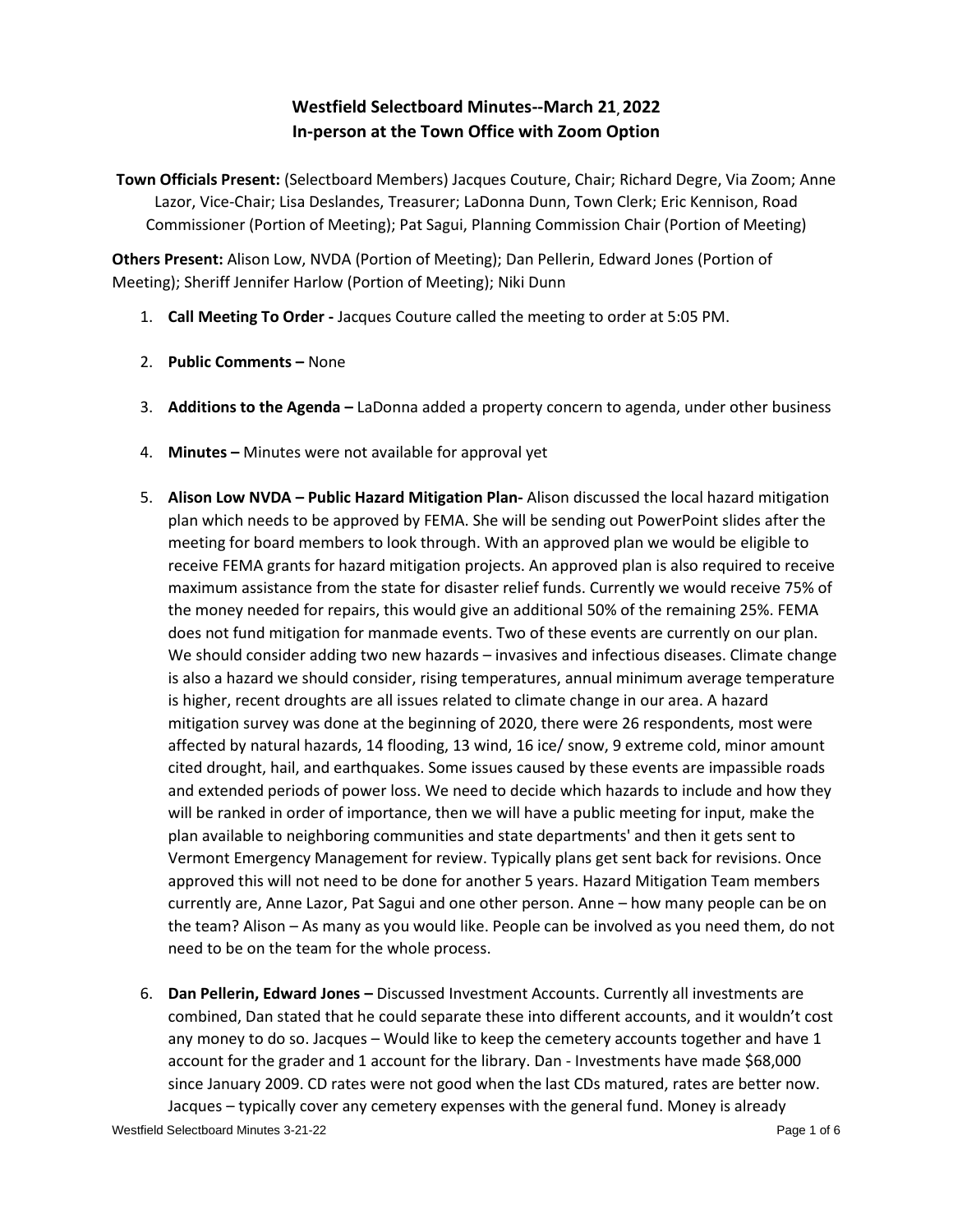allocated in the budget for shed repairs. We don't need quick access to cemetery funds. Dan - Mutual funds are better over time than CDs, but will fluctuate, there is a 3-5% onetime charge up front and some risk. Could purchase dividend producing stocks also. You would want to choose 5-7 different stocks with at least \$5,000 in each of them. They would yield 3-6% based on initial investment. Mutual funds average about 1-2% yield. Anne – is purchasing stocks riskier? Dan - Yes, you don't have to put all of the money in stocks, can put some in CDs. Utility stocks won't drop as much as retail stocks. Jacques – Could Dan send us list of stocks to look at and we can get back in touch at another meeting. Dan - Can get paperwork for next meeting for separating the accounts and will send a list of stocks. Lisa – Where will the cash on hand go? Dan - Could go into stocks or put part of it in CDs. How much you put where will depend on how soon you need to access the money. Richard - Grader fund money needs to be more accessible. Dan - CDs more available access to money but have a lower yield. Stocks 2.5% fee to put money in and again to get money out, not good for 6-month timeframe. Fee based accounts have a .1% fee per month, ability to sell at any time. Will pay more fees long term, but no penalty to pull money out. Pat – She would like the board to revisit investing in VT Electric Coop Community Solar Program, it is a guaranteed return on investment.

## **7. Highway Update – Eric Kennison**

- A. Request from Thomasz Adach for underground easement on School Street. Eric He talked to him and he is not planning on doing it until the second week of May. Something needs to be written up to give right of way and state that it needs to be done correctly and if not, there will be a charge to have it fixed. Anne motioned to approve a written plan that Eric and LaDonna will write up to allow the easement and outlining what needs to be done and what will happen if it is not done correctly. Richard seconded.
- B. Sign Municipal Roads General Permit Annual Report For 2022 Jacques signed.
- C. Input on VASA agreement None
- D. Eric will be at the annual District 9 Agency of Transportation meeting on 4/6
- **E.** Eric Roads becoming muddy, impassable due to large trucks driving over them during muddy season. Town is spending money on gravel to fix these spots daily. If we post roads, we can control who goes on them and they would need a permit to use them. We could charge what we want for the permit. Roads would need to be legally posted with District 9. Jacques – We are going to need a larger solution to this problem for the whole state, maybe something to talk to legislators about.
- 8. **Internet Kennison Road –** Lisa Comcast quoted about \$90,000 for everyone on Kennison Road to receive internet. Comcast is only giving \$1,500 towards services, not \$7,500 like they used to. Comcast mentioned talking to Xfinity who handles personal internet services, Comcast handles business internet services. CUD Broadband uses existing power poles, they add their own cable to the poles. They are hoping for this area to be ready by the end of 2023. CUD internet would have more capacity than Comcast. CUD brings it to every house but prioritizes larger populated areas first before installing in smaller population areas. Richard – Can comcast use the CUD money? Jacques – From the conversation he had with them it doesn't sound like it.

## **9. Organizational Tasks**

A. Chairperson - Richard motioned to elect Jacques, Anne seconded.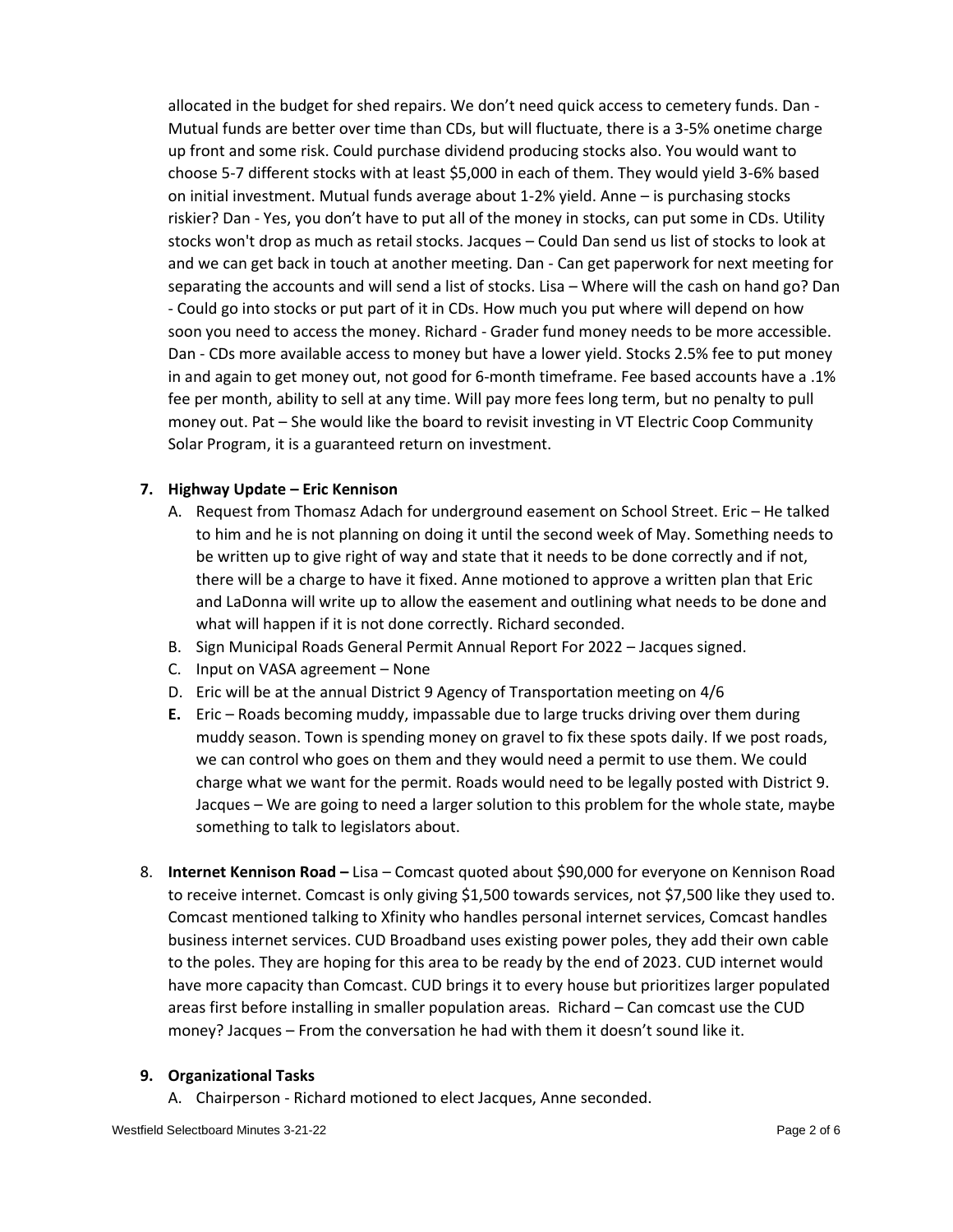- B. Vice Chairperson– Richard motioned to elect Anne, Jacques seconded.
- C. Selectboard Clerk Richard motioned to appoint Niki Dunn, Anne seconded.
- D. Regular Meeting Dates and Times Meetings will continue to be held on the 3<sup>rd</sup> Monday of the month at 5pm.
- E. Adopt Selectboard Rules and Procedures This was tabled until the next meeting so they could be looked over first
- F. Three Posting Locations Town Clerks Office, Westfield General Store, Recycling Center
- G. Newspaper Newport Daily Express
- H. Appointment of Tree Warden Currently Selectboard does this, it now needs to be a specific person designated to this position by state law. Anne motioned to nominate Jacques, Richard seconded. Jacques – The common has two trees that need to be trimmed for road safety. Richard – There are also two small trees on the common that need to be moved as they are in the way of snow plowing. Lisa – Tree fell at North Hill Cemetery and is on the fence. Jacques will try to get up there to fix it in the next couple days. LaDonna – In the future maybe we could give this position to whoever gets lawn contract.
- I. Appointment of Pound Keeper This is a person willing to keep dogs when they get picked up. Normand Piette agreed to do this in the past, will continue with him holding this position.
- J. Appoint NEKWMD Supervisor and Alternate Jacques All meetings are done through Zoom and last about an hour. Richard motioned to make Jacques the Supervisor, Anne seconded. Richard agreed to be the alternate.

#### **10. Librarian Report -**

A. Minimum Standards On Libraries – Anne – North Troy used ARPA Funds to add more programming. You don't need to meet minimum standards to have a library but there are benefits to meeting them. Online books, movies, etc. available through libraries can save townspeople money. Meeting standards helps get access to these types of things. Jacques - Minimum Standards suggests the certification of the librarian through State of Vermont, it is free and can be done online. Anne –We could use ARPA funds to catalog books, ours are currently not cataloged. We could also send out a survey or resurrect the library committee to see how much use it might get. The Community Center would be better to be used for activities than the library. Online book access may not cost us any extra, Anne can look into it. Jacques – With so many ways to access information these days, would people use the library? Lisa – Library should be open more on weekends. Could look into inviting someone from State Department of Libraries to come to a board meeting to give some information. Anne - Put survey out during election time to see if there's town interest in using/ upgrading library. Could set up "friends of the library" group to help guide library use/ activities. Jacques - Should library events be book focused? If not, should they move these events to the community center? Lisa – There should be a reading element to all library activities. Richard – Easter event coming up should include something to do with books. Anne – There is currently no system to keep track of books or how often they are being checked out. Jacques – Lets invite someone to next meeting to discuss where to start on moving forward with library. Anne will call Marylee to make sure she can attend.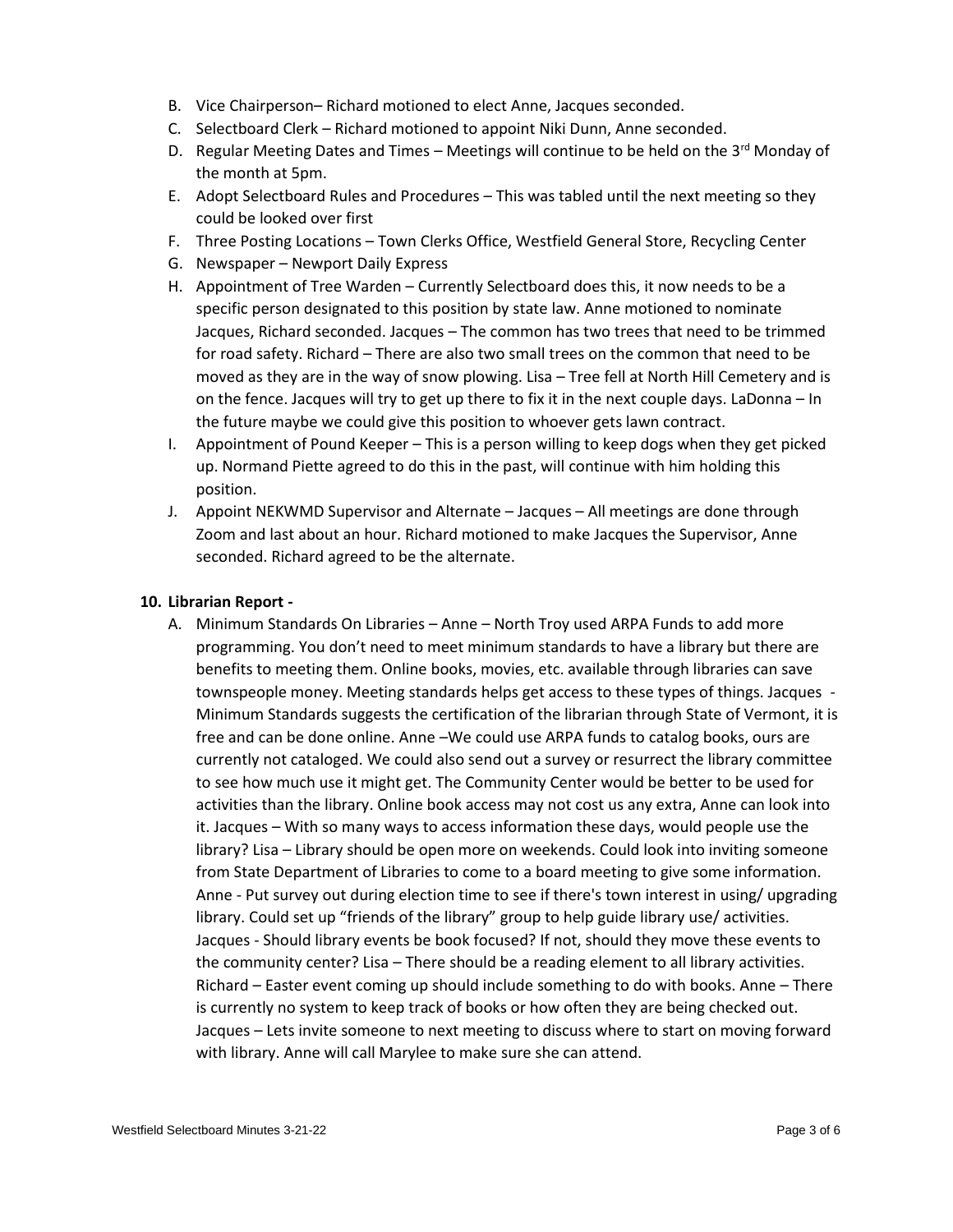## **11. Treasurers Report -**

- A. Approve February Warrants for Expenditures Dated 2/2/22 \$23,959.61 (Bills), \$5,026.75 (Payroll), 2/16/22 \$19,373.01 (Bills), \$6,875.96 (Payroll), \$14,938.68 (Bills). Richard motioned to approve the warrants; Anne seconded.
- B. Review Budget Reports and Balance Sheet Lisa Debit card should be \$500, shows as \$766. Miscellaneous revenue of \$1,376 is a correction on a W2 that was not voided from last year. LaDonna – Is overpayment of taxes next year's taxes that are pre-paid? Lisa – Yes, that's people whose taxes are paid monthly. Anne – Where are we at with ARPA Funds? Lisa – We have a portion of it and have 5 years to use it. Lisa – Donations being given at recycling? She is adding it to the can money for now. Richard – If you put a sign up stating that money donated goes to the playground you will probably get more donations. Lisa  $-$ Tennis court will need to be resurfaced soon. Has never been resurfaced. Jacques – Should bottle money continue to be put towards playground/ tennis court? Richard – We could keep track for a year to see how much is raised. Lisa – Attendants at recycling need to specify bottle money/ tire money, etc. Jacques – Can keep track of that on sheet each weekend to know how many tires are being left.
- C. Bid Process for Professional auditor Hiring outside auditor passed at town meeting. Richard – Could check with Cheryl Raboin. Lisa – Has to be a professional accountant, does not need to be a CPA, so Cheryl would fit that. Jacques – Level of audit should be similar type of audit that elected officials were doing. NEMRC sent a letter regarding holding trainings for town auditing. A company in St Albans does town audits and has been recommended also. LaDonna – If cost of the audit is over \$10,000 it needs to be put out to bid. Jacques – Need to have someone lined up before end of year. LaDonna – Need to have audit done before town report. Cheryl Raboin will be checked with first to see if she is interested in taking this on.
- 12. **Sign Vermont ATV Sportsmans Assoc. Road Agreement** –Anne motioned to approve the form as is, will be signed at a later date, form was not currently available in the office. Richard seconded.
- 13. **Add North Hill Cemetery and Library Mowing to Contract with Town Office, Community Center and Common.** Tommy Bathalon is not doing it anymore, needs to be put out to bid. Jacques – Includes spring and fall cleanup? Yes. Anne - Includes cemeteries? Only North Hill cemetery, Westfield cemetery is mowed by Yvan LaPlume. Richard – When we put it out to bid should get a separate price for cemeteries so we can keep track of costs. Bids need to be in before next selectboard meeting.
- 14. **Process to Schedule Burials with Sexton Todd Morey** There is an upcoming burial that is not being done through a mortuary, need to figure out how to collect fee, who gets paid? Putting Sexton on town payroll would require taxes to be taken out. If he provides his own insurance, he could get paid through a 1099 instead. Jacques - Will talk to Todd and get more information for next meeting.

## **15. Recycling Update**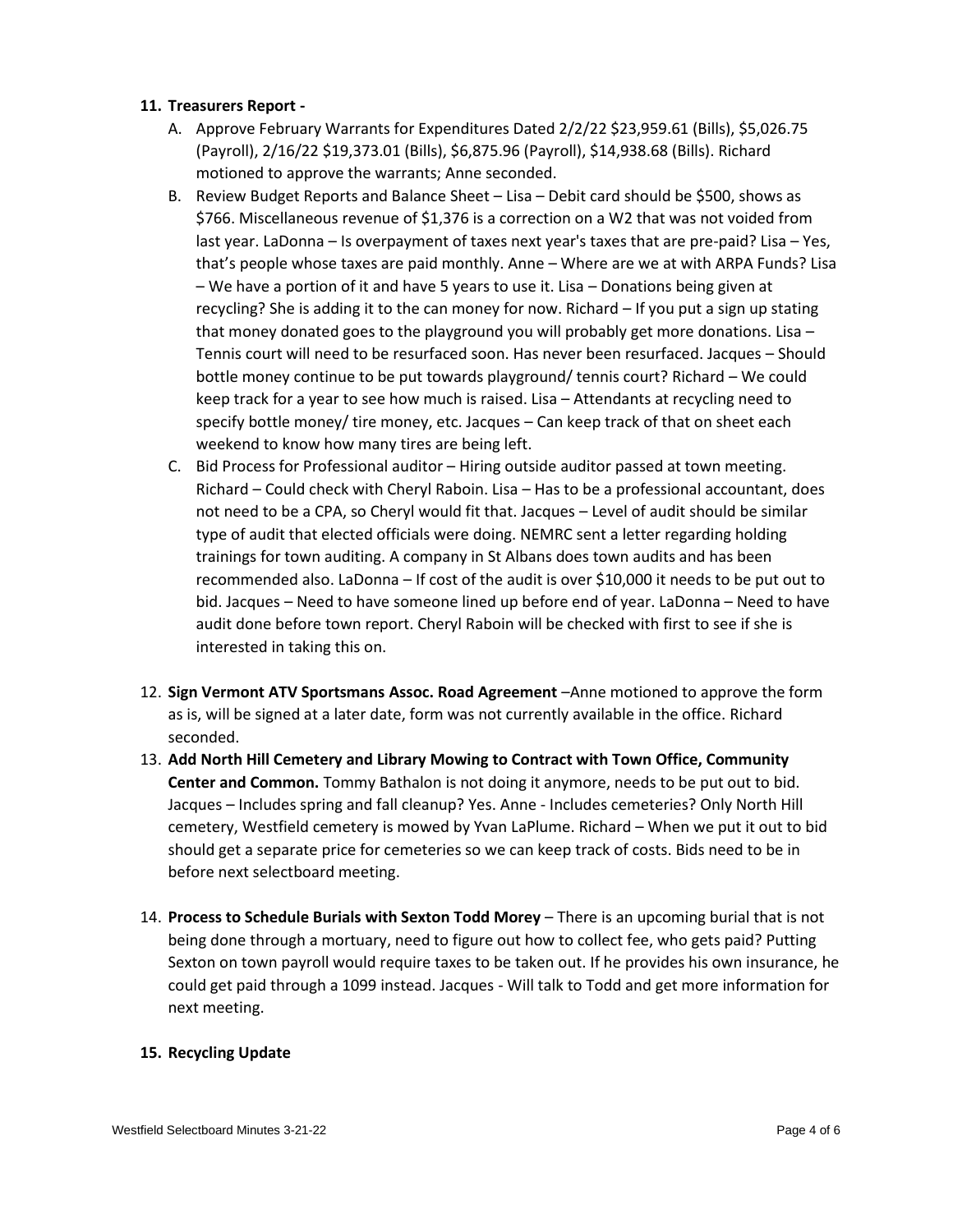- A. Heater Installation Has been installed, works well and was on budget. D&D needs to finish the wiring. 100-gallon propane tank installed; Fred's will be delivering fuel for this. Would like thermostat moved near door going into other garage bay.
- B. Recycling Schedule for April Richard 4/2, Jacques 4/9, Dennis 4/16, Anne 4/23, Richard 4/30
- C. Policy For Handling Illegal Trash Disposal Should only have one warning before repercussions. Will ask Sheriff if they can figure out who offenders are based on license plate from video surveillance. Going forward watch cameras and send letter right away when offenders are identified.
- D. Reminder to Fill Sawdust Bin Before Needs to be done before recycling and after. Anne Can we get something less dusty? Richard has some that he will bring over.
- E. Sign Westfield Transfer Station Recertification Document Jacques signed.
- 16. **Sign Liquor License For Westfield General Store** Will need to be signed later, not in office.
- 17. **Discuss Updating Local Emergency Plan (LEMP)**  Anne will take care of it, just needs to be updated.
- 18. **Ambulance Report –** Upcoming zoom meeting with Katie Buckley, VLCT at 5pm March 28th Not sure if Westfield's representative is available that day.
- 19. **Returning Delinquent Dog Fee To Property Owner -** Motion by Richard to refund money (\$50) to landlord as he is not responsible for the debts of the tenants, Anne seconded. Lisa – Need to deposit money into miscellaneous fund, then write a check and mail it so there is a way to track.
- 20. **Sheriff's Report for January and February –** Regarding recycling center video of cars license plates for illegal dumping: Jennifer – The public cannot access plate information however the Sheriff's Department could figure out who it is and if a case is started, they would follow through on enforcing rules/delivering letter. They would need the video as evidence. LaDonna – Hardly any tickets are being issued although lots of hours have been logged. Jennifer – She had just spent a couple hours patrolling town, only one person slightly over speed limit. Hours could've been tied to warrant served recently. She will come next month with the contract.
- A. January Report 26.25 Hours patrol, 1 warning, 2 fines (\$75)
- B. February Report 39.5 Hours, 0 warnings, 0 fines, 0 arrests
- 21. **Executive Session** Not Needed
- 22. **Changes to Town Health Officer Duties –** Health officer is taking classes online to learn more about job.

## **23. Other Business**

- A. Next Mtg Date: Monday, April 18<sup>th</sup> at 5 pm
- B. Annual District 9 Agency of Transportation Meeting April  $6<sup>th</sup>$ , 8 am at the Town Office Eric will attend.
- C. Letter from Sandra Snyder Letter was received and read by all board members.